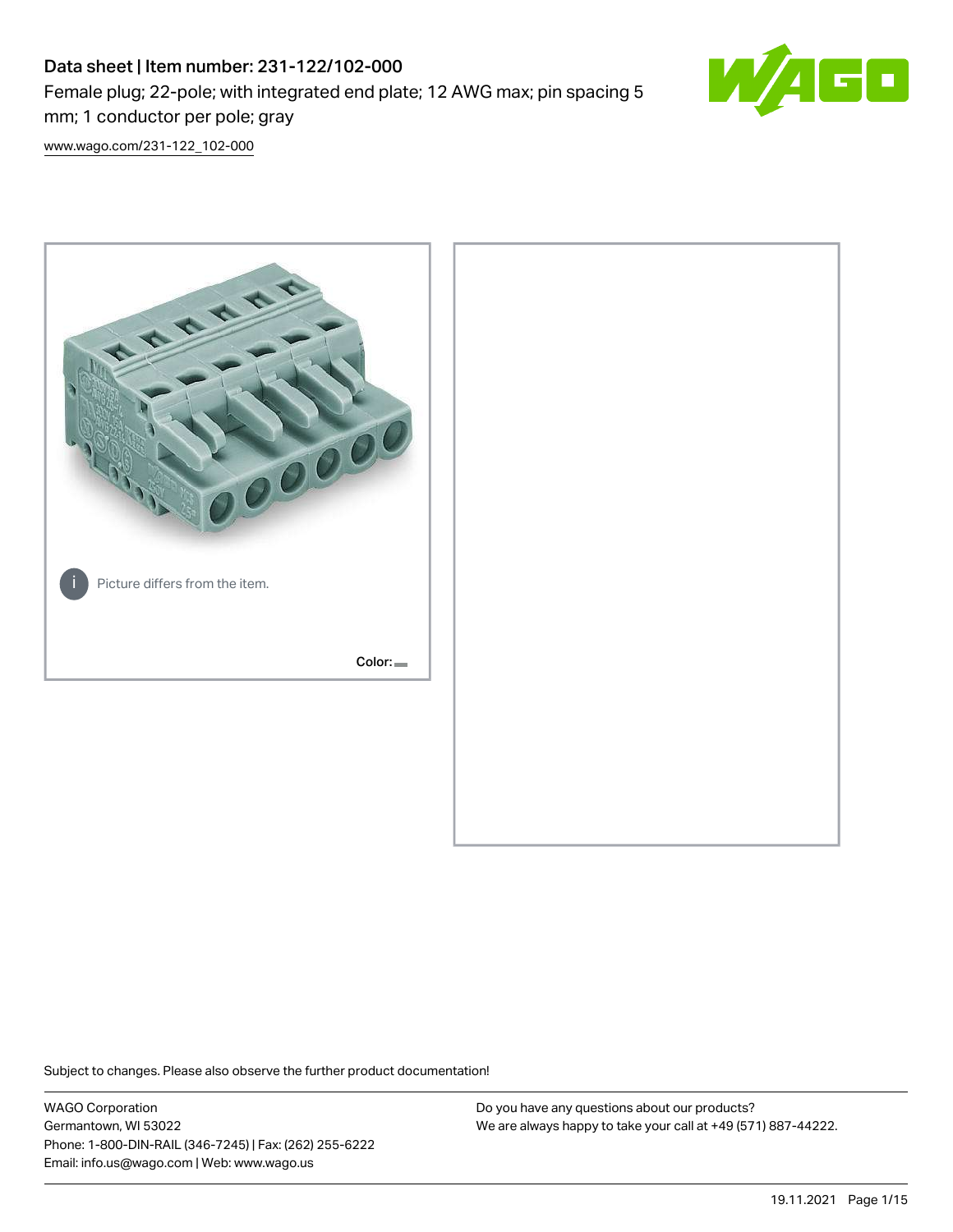

Dimensions in mm

L = pole no. x pin spacing

2- to 3-pole female connectors – one latch only

#### Item description

- **Universal connection for all conductor types**
- Easy cable pre-assembly and on-unit wiring via vertical and horizontal CAGE CLAMP<sup>®</sup> actuation  $\blacksquare$
- $\blacksquare$ Integrated test ports
- $\blacksquare$ With coding fingers

Subject to changes. Please also observe the further product documentation! Data

WAGO Corporation Germantown, WI 53022 Phone: 1-800-DIN-RAIL (346-7245) | Fax: (262) 255-6222 Email: info.us@wago.com | Web: www.wago.us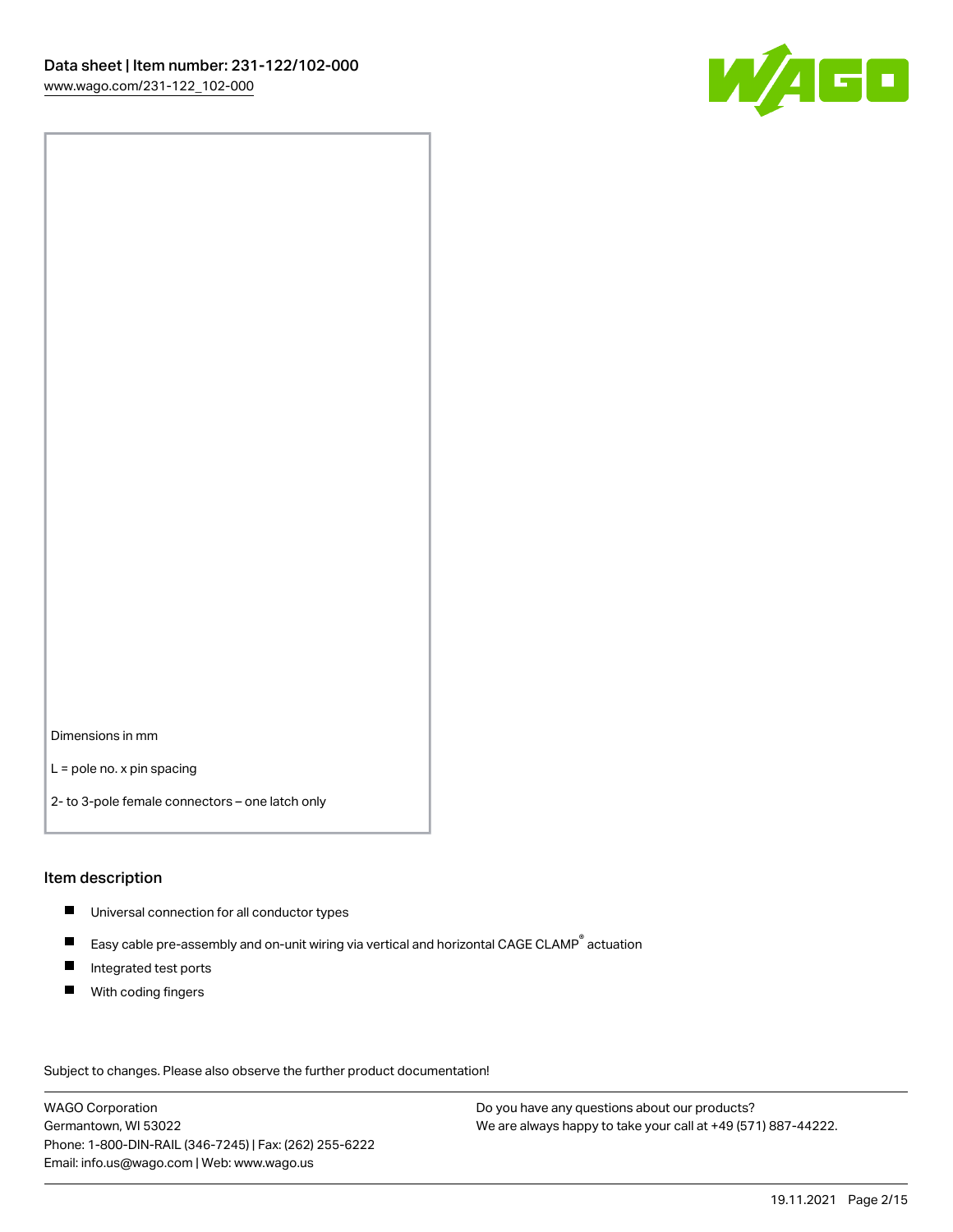

## Data Notes

| Safety information 1 | The MCS-MULTI CONNECTION SYSTEM includes connectors<br>without breaking capacity in accordance with DIN EN 61984. When<br>used as intended, these connectors must not be connected<br>/disconnected when live or under load. The circuit design should<br>ensure header pins, which can be touched, are not live when<br>unmated. |
|----------------------|-----------------------------------------------------------------------------------------------------------------------------------------------------------------------------------------------------------------------------------------------------------------------------------------------------------------------------------|
| Variants:            | Gold-plated or partially gold-plated contact surfaces<br>Other versions (or variants) can be requested from WAGO Sales or<br>configured at https://configurator.wago.com/                                                                                                                                                         |

## Electrical data

## IEC Approvals

| Ratings per                 | IEC/EN 60664-1                                                        |
|-----------------------------|-----------------------------------------------------------------------|
| Rated voltage (III / 3)     | 320 V                                                                 |
| Rated surge voltage (III/3) | 4 <sub>k</sub> V                                                      |
| Rated voltage (III/2)       | 320 V                                                                 |
| Rated surge voltage (III/2) | 4 <sub>k</sub> V                                                      |
| Nominal voltage (II/2)      | 630 V                                                                 |
| Rated surge voltage (II/2)  | 4 <sub>k</sub> V                                                      |
| Rated current               | 16A                                                                   |
| Legend (ratings)            | $(III / 2)$ $\triangle$ Overvoltage category III / Pollution degree 2 |

## UL Approvals

| Approvals per                  | UL 1059 |
|--------------------------------|---------|
| Rated voltage UL (Use Group B) | 300 V   |
| Rated current UL (Use Group B) | 15 A    |
| Rated voltage UL (Use Group D) | 300 V   |
| Rated current UL (Use Group D) | 10 A    |

## Ratings per UL

| Rated voltage UL 1977 | 300 V |
|-----------------------|-------|
| Rated current UL 1977 |       |

#### CSA Approvals

Approvals per CSA

Subject to changes. Please also observe the further product documentation!

| <b>WAGO Corporation</b>                                | Do you have any questions about our products?                 |
|--------------------------------------------------------|---------------------------------------------------------------|
| Germantown, WI 53022                                   | We are always happy to take your call at +49 (571) 887-44222. |
| Phone: 1-800-DIN-RAIL (346-7245)   Fax: (262) 255-6222 |                                                               |
| Email: info.us@wago.com   Web: www.wago.us             |                                                               |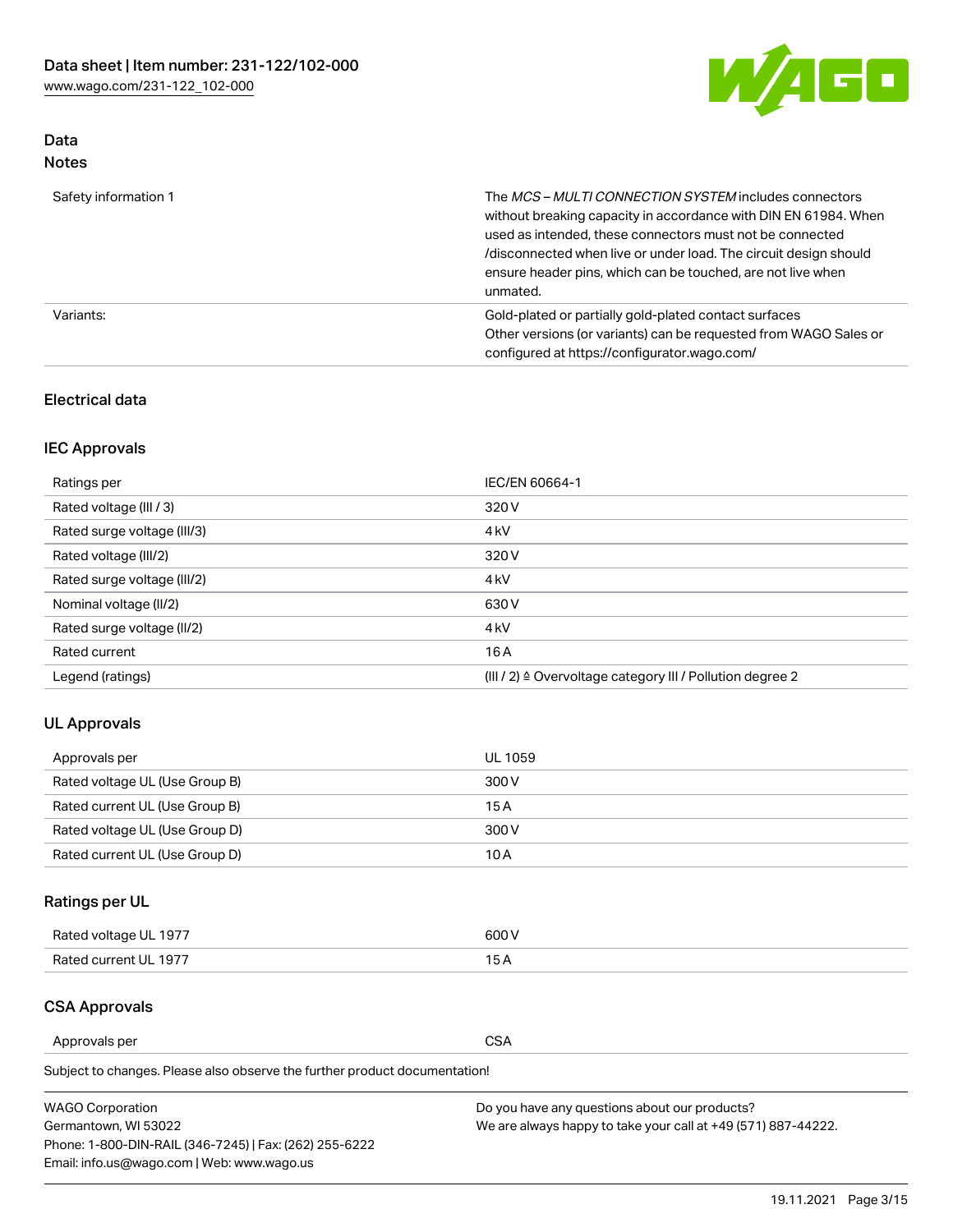[www.wago.com/231-122\\_102-000](http://www.wago.com/231-122_102-000)



| Rated voltage CSA (Use Group B) | 300 V |
|---------------------------------|-------|
| Rated current CSA (Use Group B) | 15 A  |
| Rated voltage CSA (Use Group D) | 300 V |
| Rated current CSA (Use Group D) | 10 A  |

### Connection data

| Total number of connection points |  |
|-----------------------------------|--|
| Total number of potentials        |  |
| Number of connection types        |  |
| Number of levels                  |  |

#### Connection 1

| Connection technology                             | CAGE CLAMP®                             |
|---------------------------------------------------|-----------------------------------------|
| Actuation type                                    | Operating tool                          |
| Solid conductor                                   | $0.082.5$ mm <sup>2</sup> / 28  12 AWG  |
| Fine-stranded conductor                           | $0.08$ 2.5 mm <sup>2</sup> / 28  12 AWG |
| Fine-stranded conductor; with insulated ferrule   | $0.251.5$ mm <sup>2</sup>               |
| Fine-stranded conductor; with uninsulated ferrule | $0.252.5$ mm <sup>2</sup>               |
| Strip length                                      | $89$ mm $/ 0.310.35$ inch               |
| Number of poles                                   | 22                                      |
| Conductor entry direction to mating direction     | 0°                                      |

## Physical data

| Pin spacing | 5 mm / 0.197 inch    |
|-------------|----------------------|
| Width       | 110 mm / 4.331 inch  |
| Height      | 14.3 mm / 0.563 inch |
| Depth       | 26.5 mm / 1.043 inch |

#### Plug-in connection

| Contact type (pluggable connector)   | Female connector/socket |
|--------------------------------------|-------------------------|
| Connector (connection type)          | for conductor           |
| Mismating protection                 | No                      |
| Plugging without loss of pin spacing |                         |
| Locking of plug-in connection        | Without                 |

Subject to changes. Please also observe the further product documentation!

WAGO Corporation Germantown, WI 53022 Phone: 1-800-DIN-RAIL (346-7245) | Fax: (262) 255-6222 Email: info.us@wago.com | Web: www.wago.us Do you have any questions about our products? We are always happy to take your call at +49 (571) 887-44222.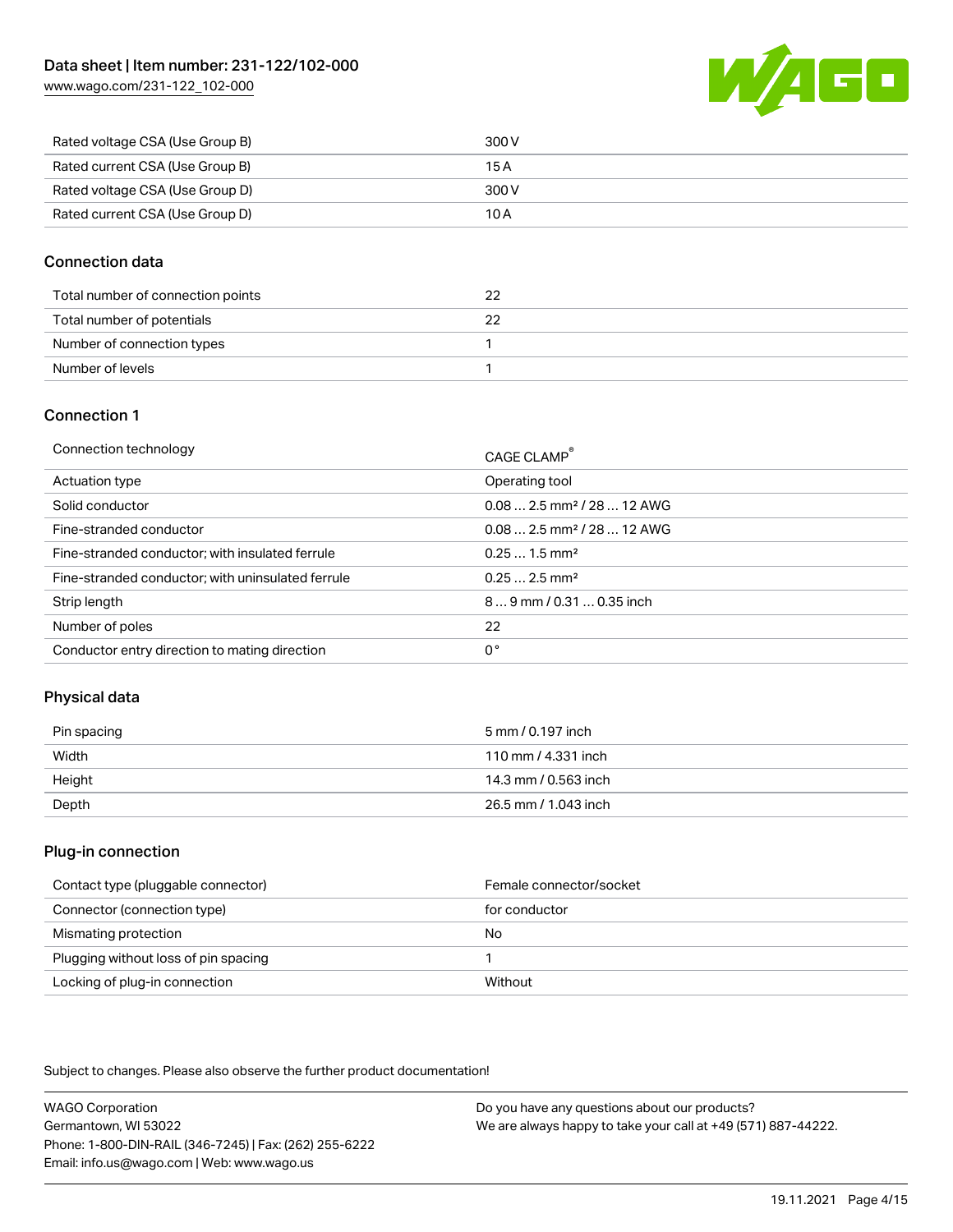

#### Material data

| Color                       | gray                              |
|-----------------------------|-----------------------------------|
| Material group              |                                   |
| Insulation material         | Polyamide (PA66)                  |
| Flammability class per UL94 | V <sub>0</sub>                    |
| Clamping spring material    | Chrome nickel spring steel (CrNi) |
| Contact material            | Copper alloy                      |
| Contact plating             | tin-plated                        |
| Fire load                   | 0.528 MJ                          |
| Weight                      | 38.3g                             |

### Environmental requirements

#### Commercial data

| Product Group         | 3 (Multi Conn. System) |
|-----------------------|------------------------|
| PU (SPU)              | 10 Stück               |
| Packaging type        | box                    |
| Country of origin     | DE                     |
| <b>GTIN</b>           | 4044918343107          |
| Customs tariff number | 8536694040             |

### Approvals / Certificates

#### Country specific Approvals

| Logo | Approval                               | <b>Additional Approval Text</b> | Certificate<br>name |
|------|----------------------------------------|---------------------------------|---------------------|
|      | CВ<br>DEKRA Certification B.V.         | IEC 61984                       | NL-39756            |
|      | <b>CSA</b><br>DEKRA Certification B.V. | C <sub>22.2</sub>               | LR 18677-<br>25     |

#### Ship Approvals

|      | ABS      |                          | - ك ا       |
|------|----------|--------------------------|-------------|
| Logo | Approval | Additional Approval Text | name        |
|      |          |                          | ∵ertificate |

Subject to changes. Please also observe the further product documentation!

| <b>WAGO Corporation</b>                                | Do you have any questions about our products?                 |
|--------------------------------------------------------|---------------------------------------------------------------|
| Germantown, WI 53022                                   | We are always happy to take your call at +49 (571) 887-44222. |
| Phone: 1-800-DIN-RAIL (346-7245)   Fax: (262) 255-6222 |                                                               |
| Email: info.us@wago.com   Web: www.wago.us             |                                                               |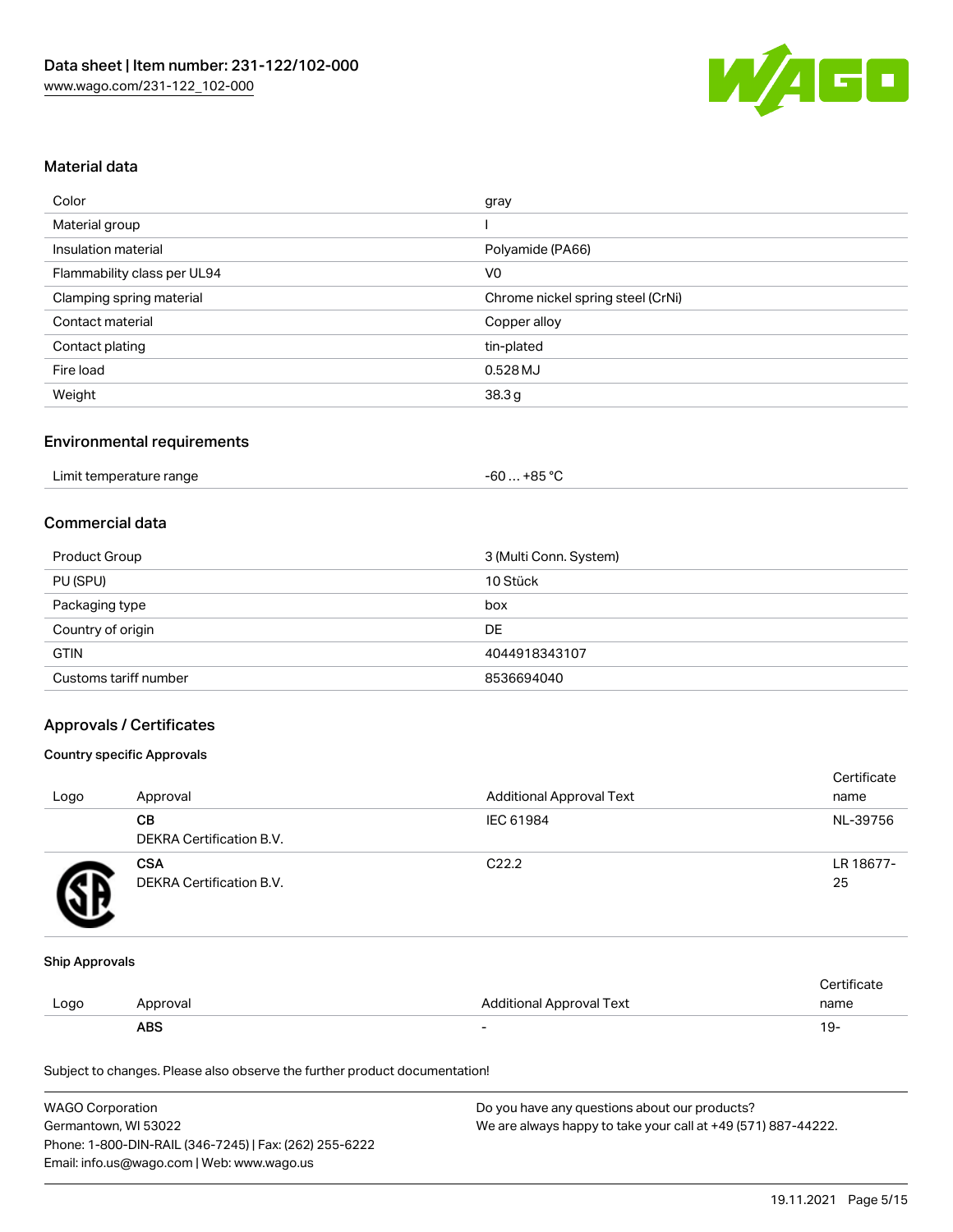

| <b>ABS</b>          | American Bureau of Shipping            |                                 | HG1869876-<br><b>PDA</b> |
|---------------------|----------------------------------------|---------------------------------|--------------------------|
|                     | BV                                     | <b>IEC 60998</b>                | 11915/D0                 |
|                     | Bureau Veritas S.A.                    |                                 | BV                       |
| <b>BUNEAU</b>       |                                        |                                 |                          |
|                     | <b>DNV GL</b>                          | -                               | TAE000016Z               |
|                     | Det Norske Veritas, Germanischer Lloyd |                                 |                          |
| <b>UL-Approvals</b> |                                        |                                 |                          |
|                     |                                        |                                 | Certificate              |
| Logo                | Approval                               | <b>Additional Approval Text</b> | name                     |
|                     | UL                                     | <b>UL 1059</b>                  | E45172                   |
|                     | Underwriters Laboratories Inc.         |                                 |                          |

UR Underwriters Laboratories Inc.

### **Counterpart**

Item no.231-622 Male connector; 22-pole; Pin spacing 5 mm; gray [www.wago.com/231-622](https://www.wago.com/231-622) www.wago.com/231-622 Item no.231-152/001-000 Male header; 22-pole; THT; 1.0 x 1.0 mm solder pin; straight; pin spacing 5 mm; gray [www.wago.com/231-152/001-000](https://www.wago.com/231-152/001-000) Item no.231-452/001-000 Male header; 22-pole; THT; 1.0 x 1.0 mm solder pin; angled; pin spacing 5 mm; gray [www.wago.com/231-452/001-000](https://www.wago.com/231-452/001-000)

#### Optional accessories

Testing accessories

Testing accessories

Subject to changes. Please also observe the further product documentation!

WAGO Corporation Germantown, WI 53022 Phone: 1-800-DIN-RAIL (346-7245) | Fax: (262) 255-6222 Email: info.us@wago.com | Web: www.wago.us

Do you have any questions about our products? We are always happy to take your call at +49 (571) 887-44222.

UL 1977 **E45171**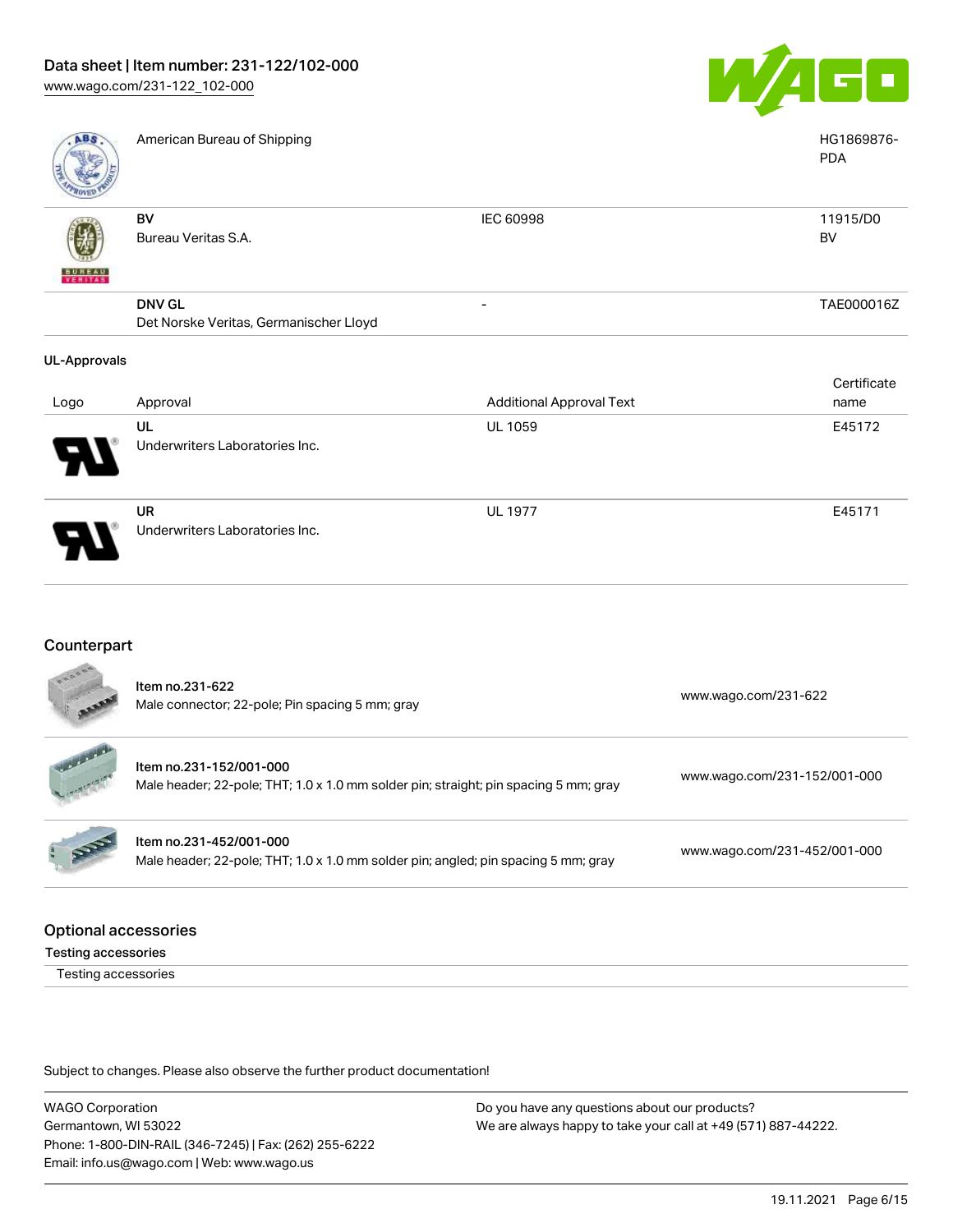[www.wago.com/231-122\\_102-000](http://www.wago.com/231-122_102-000)



Item no.: 210-136 Test plug; 2 mm Ø; with 500 mm cable



[www.wago.com/210-136](http://www.wago.com/210-136)

|                     | Item no.: 231-661<br>Test plugs for female connectors; for 5 mm and 5.08 mm pin spacing; 2,50 mm <sup>2</sup> ; light gray                                                                      | www.wago.com/231-661             |
|---------------------|-------------------------------------------------------------------------------------------------------------------------------------------------------------------------------------------------|----------------------------------|
| Cover               |                                                                                                                                                                                                 |                                  |
| Cover               |                                                                                                                                                                                                 |                                  |
|                     | Item no.: 231-668<br>Lockout caps; for covering unused clamping units; gray                                                                                                                     | www.wago.com/231-668             |
| Jumpers             |                                                                                                                                                                                                 |                                  |
| Jumper              |                                                                                                                                                                                                 |                                  |
|                     | ltem no.: 231-905<br>Jumper; for conductor entry; 5-way; insulated; gray                                                                                                                        | www.wago.com/231-905             |
|                     | Item no.: 231-903<br>Jumper; for conductor entry; 3-way; insulated; gray                                                                                                                        | www.wago.com/231-903             |
|                     | ltem no.: 231-907<br>Jumper; for conductor entry; 7-way; insulated; gray                                                                                                                        | www.wago.com/231-907             |
|                     | Item no.: 231-910<br>Jumper; for conductor entry; 10-way; insulated; gray                                                                                                                       | www.wago.com/231-910             |
|                     | Item no.: 231-902<br>Jumper; for conductor entry; 2-way; insulated; gray                                                                                                                        | www.wago.com/231-902             |
| Marking accessories |                                                                                                                                                                                                 |                                  |
| Marking strip       |                                                                                                                                                                                                 |                                  |
|                     | Item no.: 210-331/500-103<br>Marking strips; as a DIN A4 sheet; MARKED; 1-12 (300x); Height of marker strip: 2.3 mm/0.091 in; Strip<br>length 182 mm; Horizontal marking; Self-adhesive; white  | www.wago.com/210-331<br>/500-103 |
|                     | Item no.: 210-331/500-104<br>Marking strips; as a DIN A4 sheet; MARKED; 13-24 (300x); Height of marker strip: 2.3 mm/0.091 in; Strip<br>length 182 mm; Horizontal marking; Self-adhesive; white | www.wago.com/210-331<br>/500-104 |
|                     | Item no.: 210-332/500-202<br>Marking strips; as a DIN A4 sheet; MARKED; 1-16 (160x); Height of marker strip: 3 mm; Strip length 182<br>mm; Horizontal marking; Self-adhesive; white             | www.wago.com/210-332<br>/500-202 |
|                     | Item no.: 210-332/500-206<br>Marking strips; as a DIN A4 sheet; MARKED; 33-48 (160x); Height of marker strip: 3 mm; Strip length<br>182 mm; Horizontal marking; Self-adhesive; white            | www.wago.com/210-332<br>/500-206 |
|                     | Item no.: 210-332/500-205<br>Marking strips; as a DIN A4 sheet; MARKED; 1-32 (80x); Height of marker strip: 3 mm; Strip length 182<br>mm; Horizontal marking; Self-adhesive; white              | www.wago.com/210-332<br>/500-205 |

Subject to changes. Please also observe the further product documentation!

WAGO Corporation Germantown, WI 53022 Phone: 1-800-DIN-RAIL (346-7245) | Fax: (262) 255-6222 Email: info.us@wago.com | Web: www.wago.us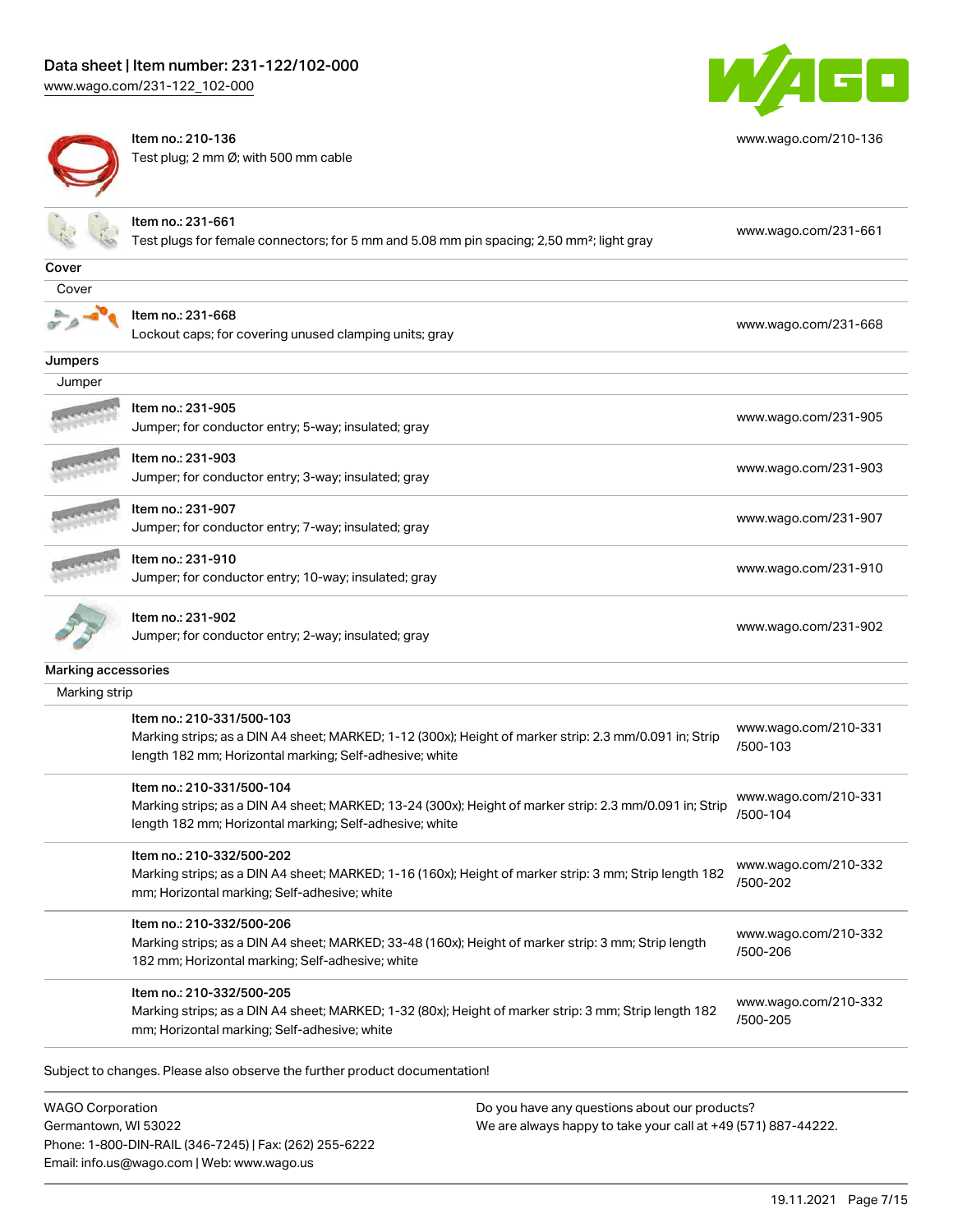

[www.wago.com/210-332](http://www.wago.com/210-332/500-204)

[/500-204](http://www.wago.com/210-332/500-204)

#### Item no.: 210-332/500-204

Marking strips; as a DIN A4 sheet; MARKED; 17-32 (160x); Height of marker strip: 3 mm; Strip length 182 mm; Horizontal marking; Self-adhesive; white

| <b>Insulations stops</b> |                                                                                                                 |                      |  |  |  |
|--------------------------|-----------------------------------------------------------------------------------------------------------------|----------------------|--|--|--|
|                          | Insulation stop                                                                                                 |                      |  |  |  |
|                          | Item no.: 231-672<br>Insulation stop; 0.75 - 1 mm <sup>2</sup> ; dark gray                                      | www.wago.com/231-672 |  |  |  |
|                          | Item no.: 231-670<br>Insulation stop; 0.08-0.2 mm <sup>2</sup> / 0.2 mm <sup>2</sup> "s"; white                 | www.wago.com/231-670 |  |  |  |
|                          | Item no.: 231-671<br>Insulation stop; 0.25 - 0.5 mm <sup>2</sup> ; light gray                                   | www.wago.com/231-671 |  |  |  |
| <b>Tools</b>             |                                                                                                                 |                      |  |  |  |
| Operating tool           |                                                                                                                 |                      |  |  |  |
|                          | Item no.: 209-130<br>Operating tool; suitable for 264, 280 and 281 Series; 1-way; of insulating material; white | www.wago.com/209-130 |  |  |  |
|                          | Item no.: 209-132<br>Operating tool; for connecting comb-style jumper bar; 2-way; of insulating material        | www.wago.com/209-132 |  |  |  |
|                          | Item no.: 231-159<br>Operating tool; natural                                                                    | www.wago.com/231-159 |  |  |  |
|                          | Item no.: 231-231<br>Combination operating tool; red                                                            | www.wago.com/231-231 |  |  |  |
|                          | Item no.: 231-131<br>Operating tool; made of insulating material; 1-way; loose; white                           | www.wago.com/231-131 |  |  |  |
|                          | Item no.: 231-291<br>Operating tool; made of insulating material; 1-way; loose; red                             | www.wago.com/231-291 |  |  |  |
|                          | Item no.: 280-432<br>Operating tool; made of insulating material; 2-way; white                                  | www.wago.com/280-432 |  |  |  |
|                          | Item no.: 280-434<br>Operating tool; made of insulating material; 4-way                                         | www.wago.com/280-434 |  |  |  |
|                          | Item no.: 280-437<br>Operating tool; made of insulating material; 7-way                                         | www.wago.com/280-437 |  |  |  |

Subject to changes. Please also observe the further product documentation!

WAGO Corporation Germantown, WI 53022 Phone: 1-800-DIN-RAIL (346-7245) | Fax: (262) 255-6222 Email: info.us@wago.com | Web: www.wago.us Do you have any questions about our products? We are always happy to take your call at +49 (571) 887-44222.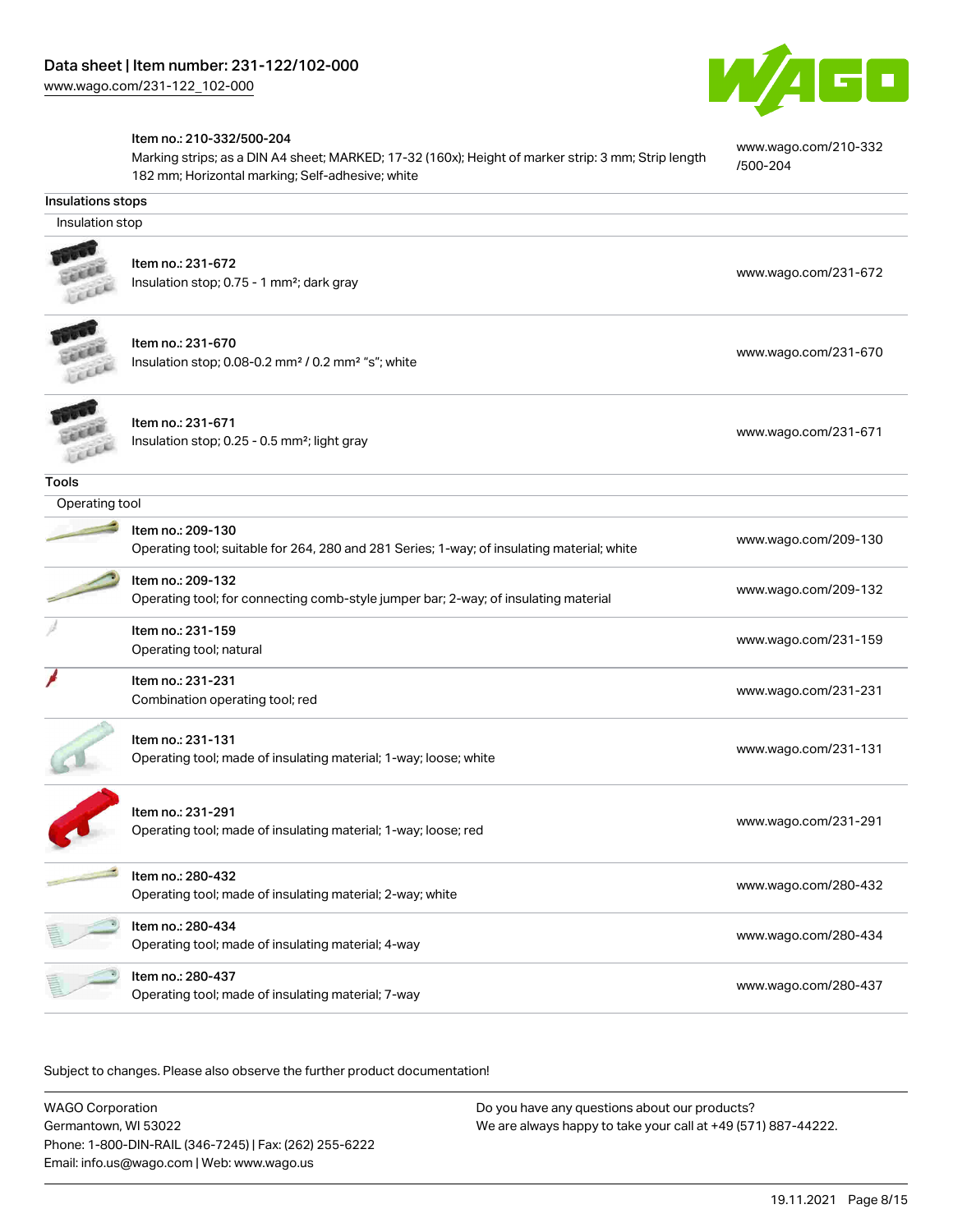## Data sheet | Item number: 231-122/102-000

[www.wago.com/231-122\\_102-000](http://www.wago.com/231-122_102-000)



|                                                | Item no.: 280-440<br>Operating tool; made of insulating material; 10-way                                                                                                           |                                                                                                               | www.wago.com/280-440 |
|------------------------------------------------|------------------------------------------------------------------------------------------------------------------------------------------------------------------------------------|---------------------------------------------------------------------------------------------------------------|----------------------|
|                                                | Item no.: 280-435<br>Operating tool; made of insulating material; 5-way; gray                                                                                                      |                                                                                                               | www.wago.com/280-435 |
|                                                | Item no.: 280-436<br>Operating tool; made of insulating material; 6-way                                                                                                            |                                                                                                               | www.wago.com/280-436 |
|                                                | Item no.: 280-438<br>Operating tool; made of insulating material; 8-way                                                                                                            |                                                                                                               | www.wago.com/280-438 |
|                                                | Item no.: 280-433<br>Operating tool; made of insulating material; 3-way                                                                                                            |                                                                                                               | www.wago.com/280-433 |
| <b>Ferrules</b>                                |                                                                                                                                                                                    |                                                                                                               |                      |
| Ferrule                                        |                                                                                                                                                                                    |                                                                                                               |                      |
|                                                | Item no.: 216-101<br>Ferrule; Sleeve for 0.5 mm <sup>2</sup> / AWG 22; uninsulated; electro-tin plated; silver-colored                                                             |                                                                                                               | www.wago.com/216-101 |
|                                                | Item no.: 216-104<br>Ferrule; Sleeve for 1.5 mm <sup>2</sup> / AWG 16; uninsulated; electro-tin plated; silver-colored                                                             |                                                                                                               | www.wago.com/216-104 |
|                                                | Item no.: 216-106<br>Ferrule; Sleeve for 2.5 mm <sup>2</sup> / AWG 14; uninsulated; electro-tin plated; silver-colored                                                             |                                                                                                               | www.wago.com/216-106 |
|                                                | Item no.: 216-102<br>Ferrule; Sleeve for 0.75 mm <sup>2</sup> / AWG 20; uninsulated; electro-tin plated; silver-colored                                                            |                                                                                                               | www.wago.com/216-102 |
|                                                | Item no.: 216-103<br>Ferrule; Sleeve for 1 mm <sup>2</sup> / AWG 18; uninsulated; electro-tin plated                                                                               |                                                                                                               | www.wago.com/216-103 |
|                                                | Item no.: 216-123<br>Ferrule; Sleeve for 1 mm <sup>2</sup> / AWG 18; uninsulated; electro-tin plated; silver-colored                                                               |                                                                                                               | www.wago.com/216-123 |
|                                                | Item no.: 216-122<br>Ferrule; Sleeve for 0.75 mm <sup>2</sup> / AWG 20; uninsulated; electro-tin plated; silver-colored                                                            |                                                                                                               | www.wago.com/216-122 |
| I.                                             | Item no.: 216-124<br>Ferrule; Sleeve for 1.5 mm <sup>2</sup> / AWG 16; uninsulated; electro-tin plated                                                                             |                                                                                                               | www.wago.com/216-124 |
|                                                | Item no.: 216-142<br>Ferrule; Sleeve for 0.75 mm <sup>2</sup> / 18 AWG; uninsulated; electro-tin plated; electrolytic copper; gastight<br>crimped; acc. to DIN 46228, Part 1/08.92 |                                                                                                               | www.wago.com/216-142 |
|                                                | Item no.: 216-132<br>Ferrule; Sleeve for 0.34 mm <sup>2</sup> / AWG 24; uninsulated; electro-tin plated                                                                            |                                                                                                               | www.wago.com/216-132 |
|                                                | Item no.: 216-121<br>Ferrule; Sleeve for 0.5 mm <sup>2</sup> / AWG 22; uninsulated; electro-tin plated; silver-colored                                                             |                                                                                                               | www.wago.com/216-121 |
|                                                | Item no.: 216-143<br>Ferrule; Sleeve for 1 mm <sup>2</sup> / AWG 18; uninsulated; electro-tin plated; electrolytic copper; gastight<br>crimped; acc. to DIN 46228, Part 1/08.92    |                                                                                                               | www.wago.com/216-143 |
|                                                | Subject to changes. Please also observe the further product documentation!                                                                                                         |                                                                                                               |                      |
| <b>WAGO Corporation</b><br>Germantown WI 53022 |                                                                                                                                                                                    | Do you have any questions about our products?<br>Me are always hanny to take your call at +49 (571) 887-44222 |                      |

mantown, WI 53022 Phone: 1-800-DIN-RAIL (346-7245) | Fax: (262) 255-6222 Email: info.us@wago.com | Web: www.wago.us

We are always happy to take your call at +49 (571) 887-44222.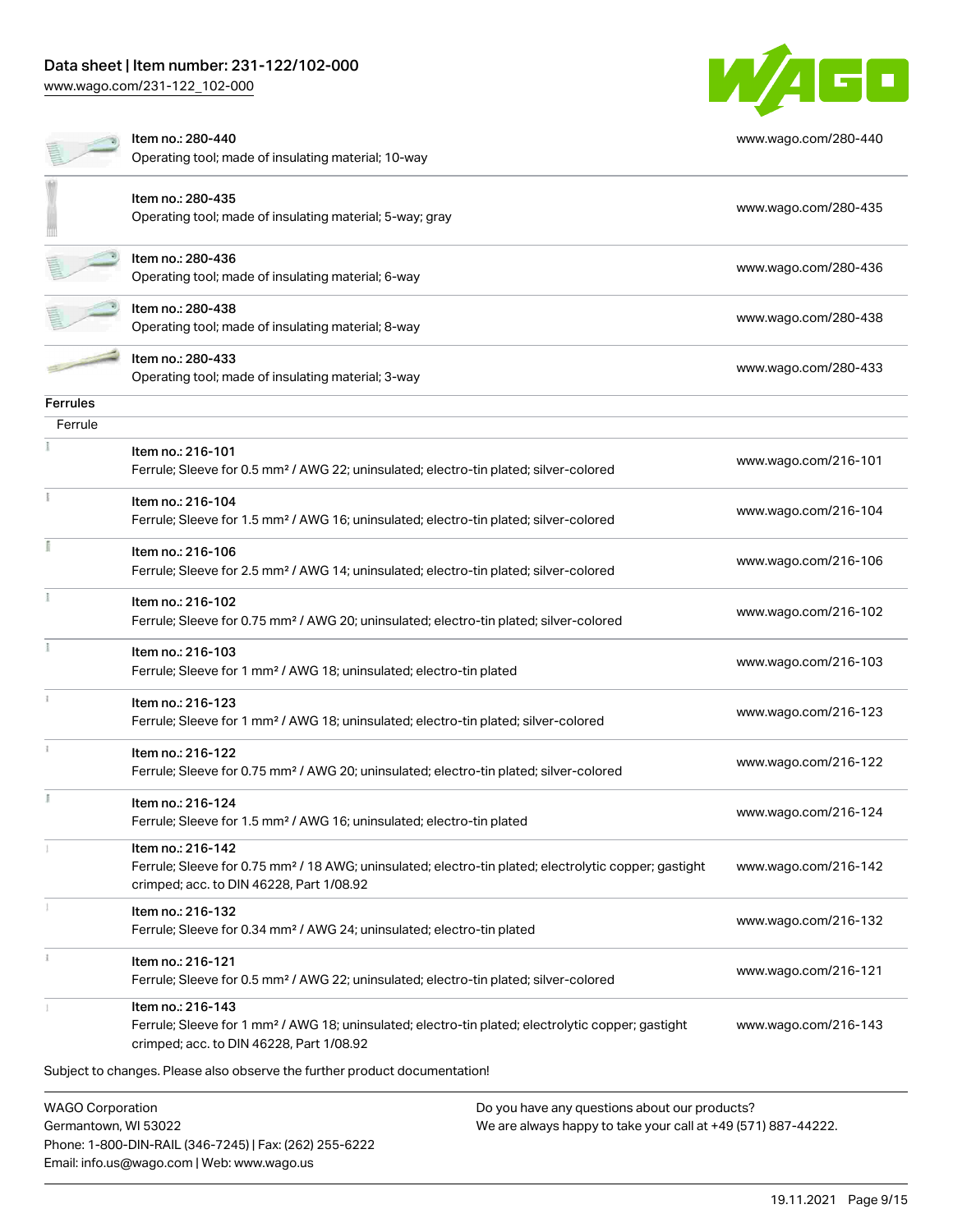[www.wago.com/231-122\\_102-000](http://www.wago.com/231-122_102-000)



|   | Item no.: 216-131<br>Ferrule; Sleeve for 0.25 mm <sup>2</sup> / AWG 24; uninsulated; electro-tin plated; silver-colored                                                                                 | www.wago.com/216-131 |
|---|---------------------------------------------------------------------------------------------------------------------------------------------------------------------------------------------------------|----------------------|
|   | Item no.: 216-141<br>Ferrule; Sleeve for 0.5 mm <sup>2</sup> / 20 AWG; uninsulated; electro-tin plated; electrolytic copper; gastight<br>crimped; acc. to DIN 46228, Part 1/08.92                       | www.wago.com/216-141 |
|   | Item no.: 216-152<br>Ferrule; Sleeve for 0.34 mm <sup>2</sup> / AWG 24; uninsulated; electro-tin plated                                                                                                 | www.wago.com/216-152 |
| ۸ | Item no.: 216-203<br>Ferrule; Sleeve for 1 mm <sup>2</sup> / AWG 18; insulated; electro-tin plated; red                                                                                                 | www.wago.com/216-203 |
|   | Item no.: 216-202<br>Ferrule; Sleeve for 0.75 mm <sup>2</sup> / 18 AWG; insulated; electro-tin plated; gray                                                                                             | www.wago.com/216-202 |
| т | Item no.: 216-151<br>Ferrule; Sleeve for 0.25 mm <sup>2</sup> / AWG 24; uninsulated; electro-tin plated                                                                                                 | www.wago.com/216-151 |
| 1 | Item no.: 216-204<br>Ferrule; Sleeve for 1.5 mm <sup>2</sup> / AWG 16; insulated; electro-tin plated; black                                                                                             | www.wago.com/216-204 |
|   | Item no.: 216-144<br>Ferrule; Sleeve for 1.5 mm <sup>2</sup> / AWG 16; uninsulated; electro-tin plated; electrolytic copper; gastight<br>crimped; acc. to DIN 46228, Part 1/08.92; silver-colored       | www.wago.com/216-144 |
|   | Item no.: 216-201<br>Ferrule; Sleeve for 0.5 mm <sup>2</sup> / 20 AWG; insulated; electro-tin plated; white                                                                                             | www.wago.com/216-201 |
|   | Item no.: 216-223<br>Ferrule; Sleeve for 1 mm <sup>2</sup> / AWG 18; insulated; electro-tin plated; red                                                                                                 | www.wago.com/216-223 |
|   | Item no.: 216-241<br>Ferrule; Sleeve for 0.5 mm <sup>2</sup> / 20 AWG; insulated; electro-tin plated; electrolytic copper; gastight<br>crimped; acc. to DIN 46228, Part 4/09.90; white                  | www.wago.com/216-241 |
|   | Item no.: 216-242<br>Ferrule; Sleeve for 0.75 mm <sup>2</sup> / 18 AWG; insulated; electro-tin plated; electrolytic copper; gastight<br>crimped; acc. to DIN 46228, Part 4/09.90; gray                  | www.wago.com/216-242 |
|   | Item no.: 216-222<br>Ferrule; Sleeve for 0.75 mm <sup>2</sup> / 18 AWG; insulated; electro-tin plated; gray                                                                                             | www.wago.com/216-222 |
|   | Item no.: 216-221<br>Ferrule; Sleeve for 0.5 mm <sup>2</sup> / 20 AWG; insulated; electro-tin plated; white                                                                                             | www.wago.com/216-221 |
| 1 | Item no.: 216-224<br>Ferrule; Sleeve for 1.5 mm <sup>2</sup> / AWG 16; insulated; electro-tin plated; black                                                                                             | www.wago.com/216-224 |
| ٠ | Item no.: 216-243<br>Ferrule; Sleeve for 1 mm <sup>2</sup> / AWG 18; insulated; electro-tin plated; electrolytic copper; gastight crimped; www.wago.com/216-243<br>acc. to DIN 46228, Part 4/09.90; red |                      |
| 1 | Item no.: 216-244<br>Ferrule; Sleeve for 1.5 mm <sup>2</sup> / AWG 16; insulated; electro-tin plated; electrolytic copper; gastight<br>crimped; acc. to DIN 46228, Part 4/09.90; black                  | www.wago.com/216-244 |

WAGO Corporation Germantown, WI 53022 Phone: 1-800-DIN-RAIL (346-7245) | Fax: (262) 255-6222 Email: info.us@wago.com | Web: www.wago.us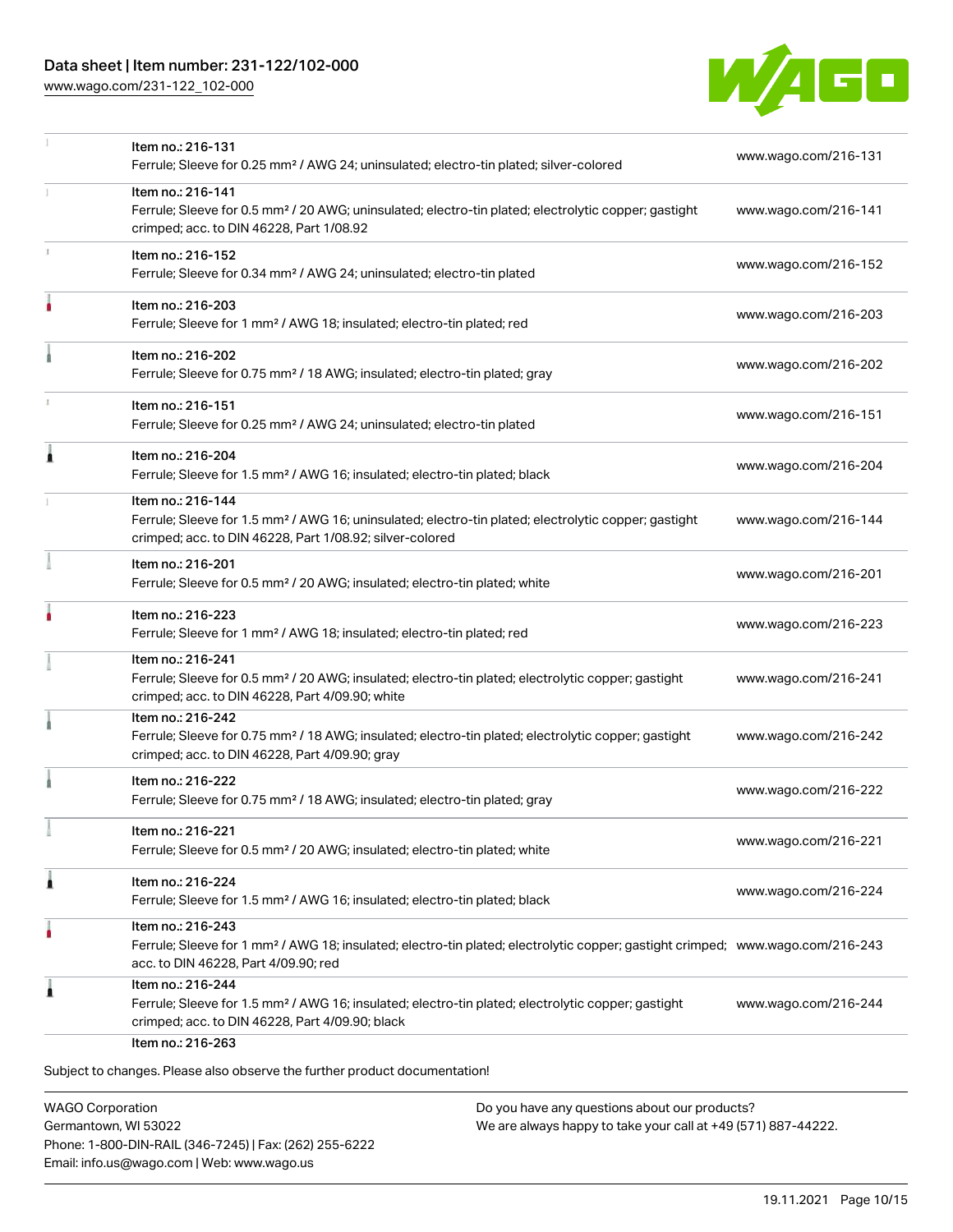## Data sheet | Item number: 231-122/102-000

[www.wago.com/231-122\\_102-000](http://www.wago.com/231-122_102-000)



| Ferrule; Sleeve for 1 mm <sup>2</sup> / AWG 18; insulated; electro-tin plated; electrolytic copper; gastight crimped; www.wago.com/216-263<br>acc. to DIN 46228, Part 4/09.90; red     |                      |
|----------------------------------------------------------------------------------------------------------------------------------------------------------------------------------------|----------------------|
| Item no.: 216-264<br>Ferrule; Sleeve for 1.5 mm <sup>2</sup> / AWG 16; insulated; electro-tin plated; electrolytic copper; gastight<br>crimped; acc. to DIN 46228, Part 4/09.90; black | www.wago.com/216-264 |
| Item no.: 216-284<br>Ferrule; Sleeve for 1.5 mm <sup>2</sup> / AWG 16; insulated; electro-tin plated; electrolytic copper; gastight<br>crimped; acc. to DIN 46228, Part 4/09.90; black | www.wago.com/216-284 |
| Item no.: 216-262<br>Ferrule; Sleeve for 0.75 mm <sup>2</sup> / 18 AWG; insulated; electro-tin plated; electrolytic copper; gastight<br>crimped; acc. to DIN 46228, Part 4/09.90; gray | www.wago.com/216-262 |
| Item no.: 216-301<br>Ferrule; Sleeve for 0.25 mm <sup>2</sup> / AWG 24; insulated; electro-tin plated; yellow                                                                          | www.wago.com/216-301 |
| Item no.: 216-321<br>Ferrule; Sleeve for 0.25 mm <sup>2</sup> / AWG 24; insulated; electro-tin plated; yellow                                                                          | www.wago.com/216-321 |
| Item no.: 216-322<br>Ferrule; Sleeve for 0.34 mm <sup>2</sup> / 22 AWG; insulated; electro-tin plated; green                                                                           | www.wago.com/216-322 |
| Item no.: 216-302<br>Ferrule; Sleeve for 0.34 mm <sup>2</sup> / 22 AWG; insulated; electro-tin plated; green                                                                           | www.wago.com/216-302 |

## Downloads

Documentation

| <b>Additional Information</b>     |            |               |          |
|-----------------------------------|------------|---------------|----------|
| Technical explanations            | 2019 Apr 3 | pdf<br>2.0 MB | Download |
| <b>CAD files</b>                  |            |               |          |
| CAD data                          |            |               |          |
| 2D/3D Models 231-122/102-000      |            | <b>URL</b>    | Download |
| CAE data                          |            |               |          |
| EPLAN Data Portal 231-122/102-000 |            | <b>URL</b>    | Download |
| ZUKEN Portal 231-122/102-000      |            | <b>URL</b>    | Download |

EPLAN Data Portal 231-122/102-000 URL [Download](https://www.wago.com/global/d/EPLAN_URLS_231-122_102-000)

Subject to changes. Please also observe the further product documentation!

WAGO Corporation Germantown, WI 53022 Phone: 1-800-DIN-RAIL (346-7245) | Fax: (262) 255-6222 Email: info.us@wago.com | Web: www.wago.us Do you have any questions about our products? We are always happy to take your call at +49 (571) 887-44222.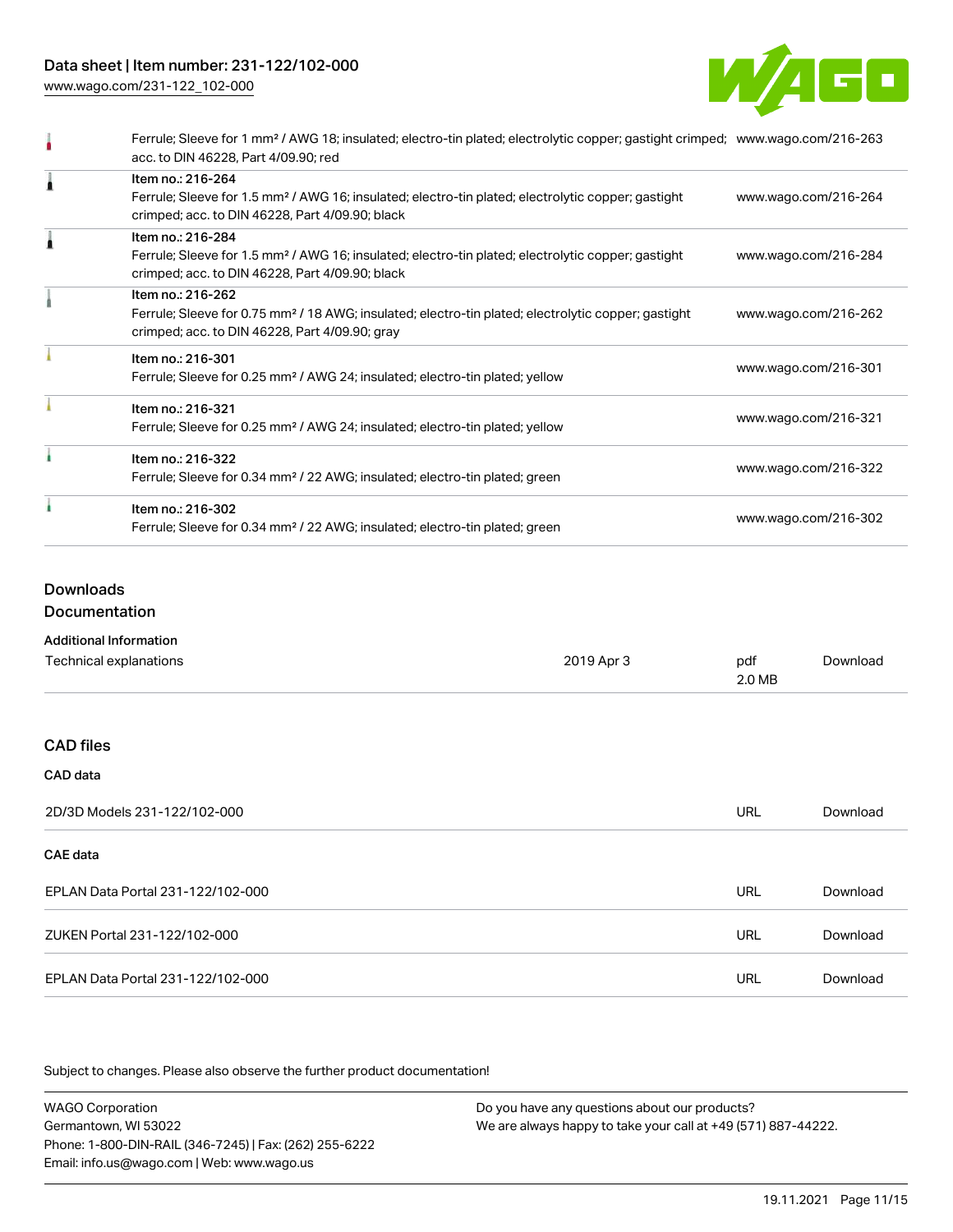

#### Compliance Search

60

| Environmental Product Compliance 231-122/102-000                                                         | URL | Download |
|----------------------------------------------------------------------------------------------------------|-----|----------|
| 1-conductor female connector; CAGE CLAMP <sup>®</sup> ; 2.5 mm <sup>2</sup> ; Pin spacing 5 mm; 22-pole; |     |          |
| with integrated end plate; 2,50 mm <sup>2</sup> ; gray                                                   |     |          |

#### Installation Notes



Total pole number for female connectors = pole number for male header

## Application



Female connectors with a built-in end plate require no extra space, while maintaining the nominal cross-section. This means: Total length of female connectors is reduced to "pole no. x pin spacing"!

Subject to changes. Please also observe the further product documentation!

WAGO Corporation Germantown, WI 53022 Phone: 1-800-DIN-RAIL (346-7245) | Fax: (262) 255-6222 Email: info.us@wago.com | Web: www.wago.us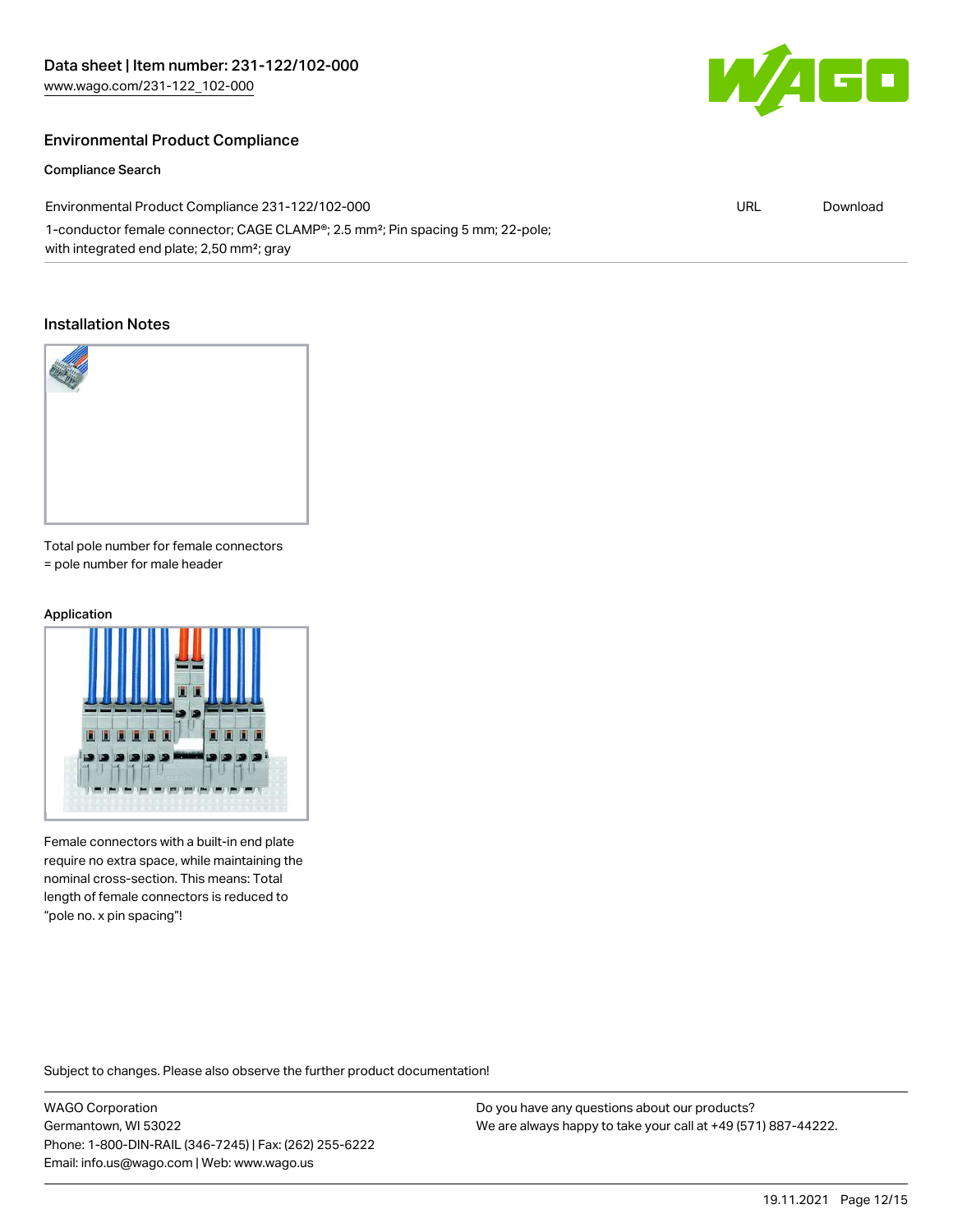



Inserting a conductor via 3.5 mm screwdriver – CAGE CLAMP® actuation parallel to conductor entry.



Inserting a conductor via 3.5 mm screwdriver – CAGE CLAMP® actuation perpendicular to conductor entry.



Inserting a conductor into CAGE CLAMP® unit via operating lever (231-291).



Inserting a conductor via operating tool.



Coding a female connector by removing coding finger(s).

Subject to changes. Please also observe the further product documentation!

WAGO Corporation Germantown, WI 53022 Phone: 1-800-DIN-RAIL (346-7245) | Fax: (262) 255-6222 Email: info.us@wago.com | Web: www.wago.us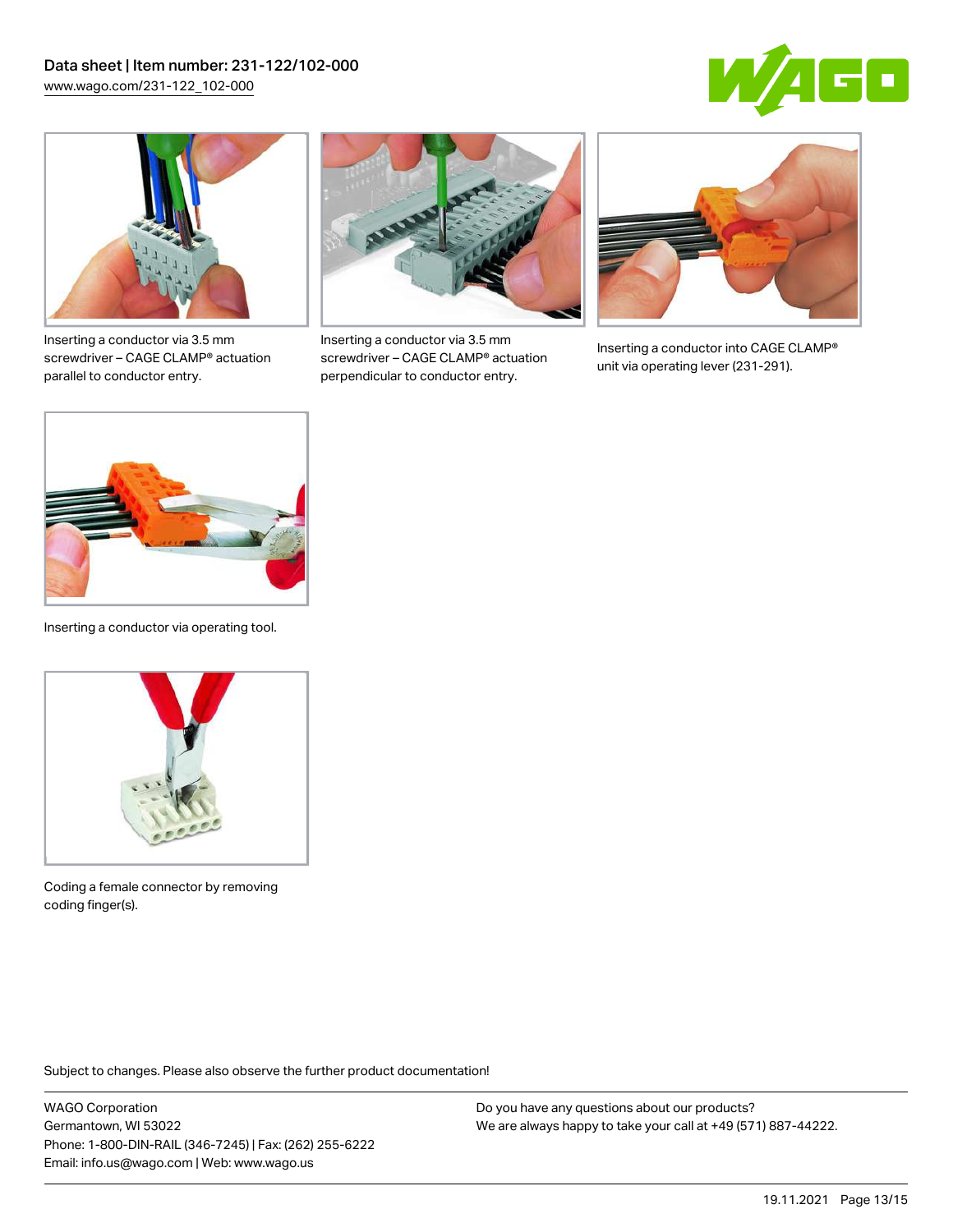



Testing – female connector with CAGE CLAMP®

Integrated test ports for testing perpendicular to conductor entry via 2 or 2.3 mm Ø test plug

Installation



Male connector with strain relief plate



Strain relief housing shown with a male connector equipped with CAGE CLAMP®



Labeling via direct marking or self-adhesive strips.

Subject to changes. Please also observe the further product documentation! Product family

WAGO Corporation Germantown, WI 53022 Phone: 1-800-DIN-RAIL (346-7245) | Fax: (262) 255-6222 Email: info.us@wago.com | Web: www.wago.us